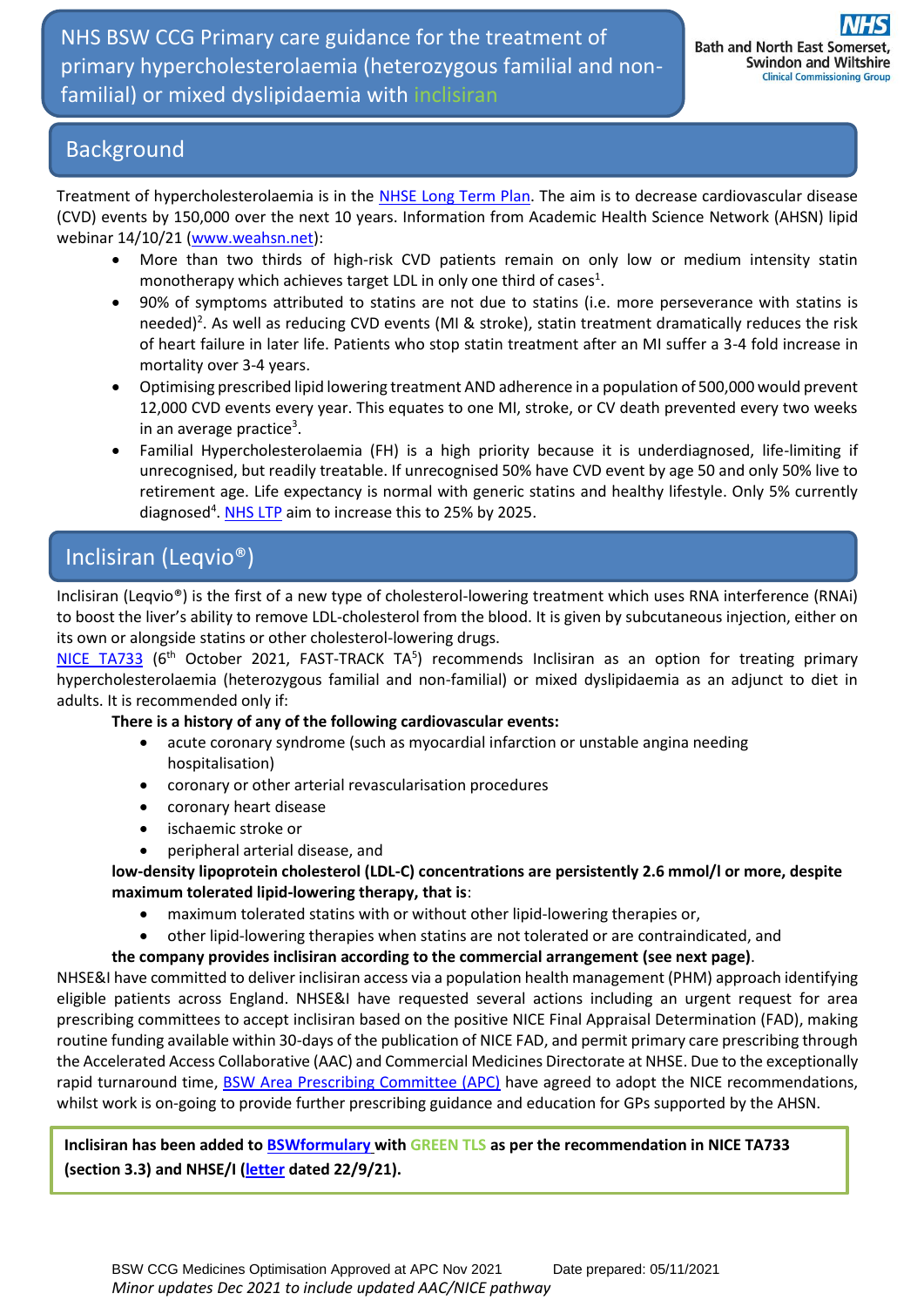NHS BSW CCG Primary care guidance for the treatment of primary hypercholesterolaemia (heterozygous familial and nonfamilial) or mixed dyslipidaemia with inclisiran

# Pricing structure and mechanism of supply for inclisiran

NHSE/I have set up a novel funding mechanism which supports prescribing of inclisiran in primary care and promotes a PHM approach to lipid management. The goal of the PHM approach is to implement a large-scale intervention, with patients proactively identified and their lipid management optimised in primary care. Support for primary care will be provided by the AHSN and a national primary care DES is expected for the new financial year (22/23) to have a focus on CVD prevention.

AAH UK will supply Inclisiran to primary care in England under a Solus distribution arrangement. AAH UK are expected to start selling Inclisiran into primary care from September 2021. Inclisiran will be available to order from AAH as agreed within the commercial agreement between Novartis and NHSE&I.

For further information about the new part VIIIC category in the drug tariff for inclisiran and pricing, see: <https://psnc.org.uk/our-news/inclisiran-leqvio-added-to-a-new-section-in-the-drug-tariff-part-viiic/>

There is a strong disincentive in the local Health community for secondary care prescribing as it is significantly more expensive to secondary care. There is the expectation centrally that in-patients with CVD may receive an initial dose but a strong directive that outpatient services should not initiate or prescribe but should instead recommend this to primary care for initiation and long-term prescribing.

- Inclisiran should be prescribed in primary care as a **personally administered item**. Practices to purchase stock from wholesaler (AAH) and claim via the monthly submitted FP34D. Alternatively it may be prescribed on FP10.
- **Practices can buy inclisiran for £45 but the reimbursement price to primary care will be £55 if prescribed via the FP34D route.**

# Dose, frequency and titration<sup>5</sup>

• Inclisiran is administered as a subcutaneous injection into the abdomen, upper arm, or thigh. The recommended dose is 284 mg inclisiran loading dose at 0 months and 3 months, then long-term maintenance every 6 months. It is intended for administration by a Healthcare Professional, not the patient.

Baseline and on-going investigations

Refer to AAC national guidance found on links below

### Treatment Pathway

**The AAC National Guidance for Lipid Management for Primary and Secondary Prevention of CVD has been updated (Dec 2021) and now includes inclisiran alongside other approved treatments:**

• high intensity statins (HISTs)

• ezetimibe for use as an adjunct when statin monotherapy is ineffective, or as monotherapy for those patients that are intolerant to statins (NICE TA385)

• PCSK9 inhibitors (alirocumab, evolocumab) for use either alone or in combination with statins or ezetimibe (NICE TA393, 394)

• Bempedoic acid with ezetimibe for treating primary hypercholesterolaemia or mixed dyslipidaemia as an adjunct to diet in adults (NICE TA694)

The current pathways from AAC (approved by NICE and endorsed by BSW APC for local use) which include all the above drugs (apart from inclisiran) can be found here:

- **[National Guidance for Lipid Management for Primary and Secondary Prevention of CVD](https://www.england.nhs.uk/aac/wp-content/uploads/sites/50/2020/04/Lipid-Management-Pathway-NEW-version-4.pdf)**

- **[Statin Intolerance Pathway](https://www.england.nhs.uk/aac/wp-content/uploads/sites/50/2020/08/Statin-Intolerance-Pathway-NEW.pdf)**